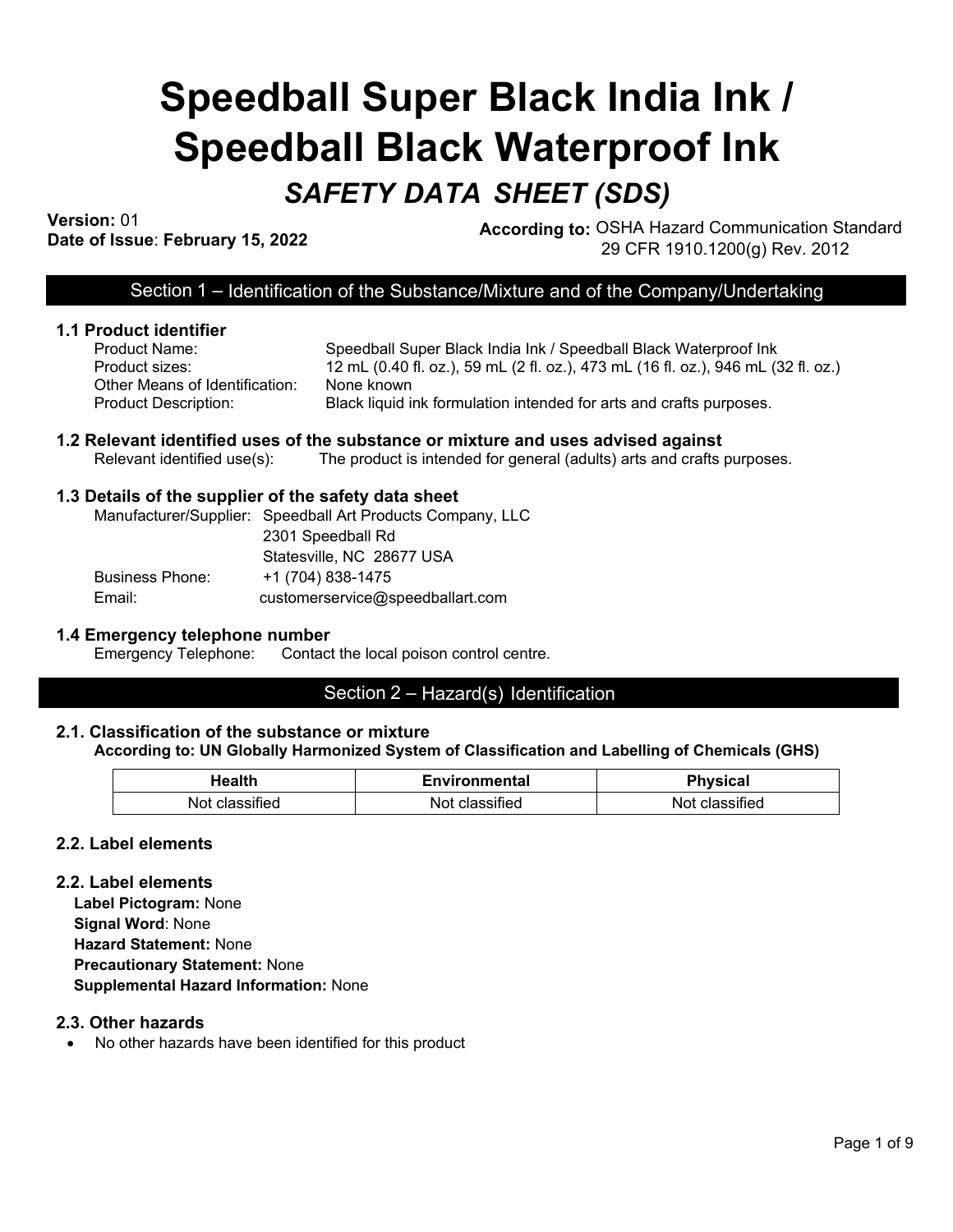# Section 3 – Composition / Information on Ingredients

#### **Mixture**

| Chemical Name | <b>CAS No.</b> | EC No.           | % Concentration |
|---------------|----------------|------------------|-----------------|
| Borax         | `-96-4         | 60. <sup>-</sup> | .21%            |
| decahydrate » | -303-          | л - 1            |                 |

The other ingredients in the product are either considered non-hazardous or are below their respective GHS cut-off values/concentration limits in the final product and were therefore not disclosed in the SDS.

This SDS was prepared under the assumption that the ingredient, styrene, oligomers (CAS No. 9003-53-6) and the polymers contained in the mixture, HYDRIPRINT™ 604 are present in the final product as fully reacted/cured, highmolecular weight, and highly stable polymers with negligible residual monomers present (<0.1%).

It should be noted that the product contains carbon black (CAS No. 1333-86-4) which may be hazardous when inhaled. Given the nature and physical form of the product (*i.e.,* liquid ink) airborne respirable particles would not likely be released from the product and therefore the hazard is not relevant to the product.

### Section 4 – First Aid Measures

#### **4.1 Description of first aid measures**

**Eye contact:** No specific first aid measures are required. As a precaution, remove contact lenses, if worn, and immediately flush eyes with water. Seek medical attention if in doubt.

**Skin contact:** No specific first aid measures are required. If irritation occurs, wash with plenty of water and soap. Take off contaminated clothing. If skin irritation persists: Get medical advice/attention.

**Inhalation:** No specific first aid measures are required. Inhalation route of exposure is not anticipated with intended use. If exposed to excessive levels of material in the air, move the exposed person to fresh air. Seek medical attention if in doubt.

**Ingestion:** No specific first aid measures are required. Rinse mouth with water. Do not induce vomiting. Never give anything by mouth to an unconscious person. Seek medical attention if in doubt.

#### **4.2 Most important symptoms and effects, both acute and delayed**

• Refer to **Section 11** - Toxicological Information.

#### **4.3 Indication of any immediate medical attention and special treatment needed**

• Not required.

# Section 5 – Fire Fighting Measures

#### **5.1 Extinguishing media**

**Suitable Extinguishing Media:** Use extinguishing media suitable for surrounding area if material is involved in a fire (e.g., water fog, foam, dry chemical or carbon dioxide).

**Unsuitable Extinguishing Media:** None known.

#### **5.2 Special hazards arising from the substance or mixture Hazardous combustion products:**

- Irritating vapours or fumes may form if product is involved in fire:
- Also see **Section 10** Stability and Reactivity.

#### **5.3 Advice for firefighters**

• Wear a self-contained breathing apparatus to protect against potentially irritating vapours or fumes.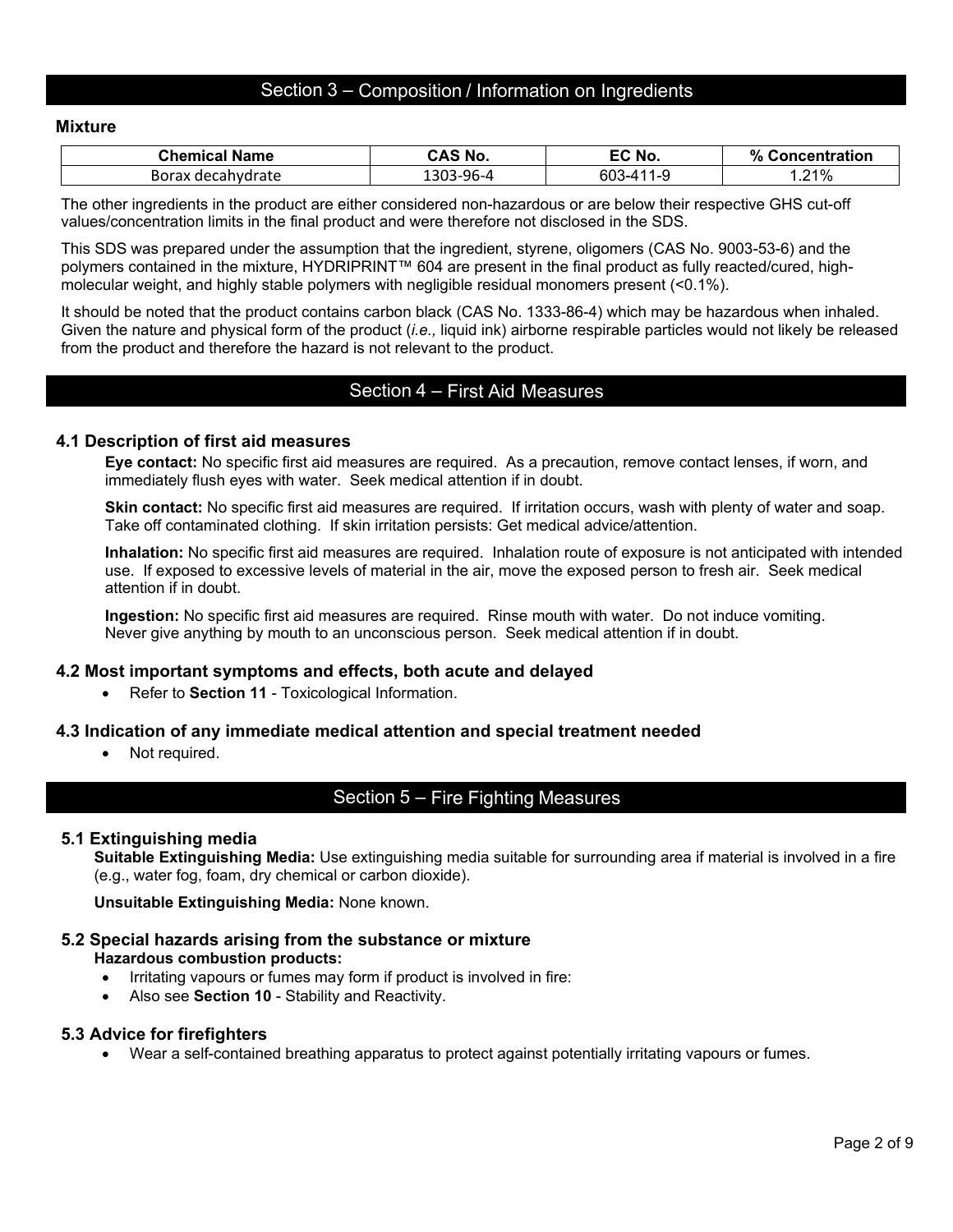# Section 6 – Accidental Release Measures

#### **6.1 Personal precautions, protective equipment (PPE) and emergency procedures**

**Personal Precautions:** Ventilate area if spilled in confined space or other poorly ventilated areas. Observe PPE advice in **Section 8** – Exposure Controls/Personal Protection.

**Emergency Procedures:** Not available.

#### **6.2 Environmental precautions:**

• Prevent entry and contact with soil, drains, sewers, and waterways. Inform relevant local/regional/national/international authorities. Prevent further leakage or spillage if it is safe to do so.

#### **6.3 Methods and material for containment and cleaning up**

**Containment/Clean-up Measures:** Contain spill if safe to do so. Collect recoverable product and place in a designated container for recycle and/or disposal. Ventilate contaminated area thoroughly. Dispose of contents/container in accordance with local/regional/national/international regulations.

#### **6.4 Reference to other sections**

• Refer to **Section 8** - Exposure Controls/Personal Protection and **Section 13** – Disposal Considerations.

# Section 7– Handling and Storage

#### **7.1 Precautions for safe handling**

- Wash hands thoroughly after handling.
- Wash contaminated clothing before reuse.
- Employees should be trained in the safe use and handling of chemical materials.
- Refer to **Section 8** Exposure Controls/Personal Protection.

#### **7.2 Conditions for safe storage, including any incompatibilities**

- Keep container tightly closed to avoid spills.
- Keep in a cool dry place.

#### **7.3 Specific end use(s)**

• Refer to **Section 1.2** - Relevant identified uses.

#### Section 8– Exposure Controls / Personal Protection

#### **8.1 Control Parameters:**

**Occupational exposure limits:** Only vapours were considered to be foreseeable under conditions of normal use. Airborne particles, such as dust, are not foreseeable under conditions of normal use.

| <b>Chemical Name</b> | <b>CAS No.</b> | <b>ACGIH TLV</b><br><b>TWA</b> | <b>OSHA PEL</b><br>TWA | <b>NIOSH REL</b><br><b>TWA</b> | <b>DFG MAK</b>           |
|----------------------|----------------|--------------------------------|------------------------|--------------------------------|--------------------------|
| Borax decahvdrate    | 1303-96-4      | $2 \text{ ma/m}^3$             | $5 \text{ ma/m}^3$     | $1 \text{ rad/m}^3$            | $0.75 \text{ ma/m}^3$    |
| Carbon black         | 1333–86–4      | $3.5 \text{ mg/m}^3$           | 3.5 mg/m $3$           | 3.5 mg/m <sup>3</sup>          | $\overline{\phantom{0}}$ |

#### **8.2 Exposure Controls:**

#### **Appropriate engineering controls**

• No special requirements under ordinary conditions of use and with adequate ventilation. Mechanical ventilation or local exhaust ventilation may be required.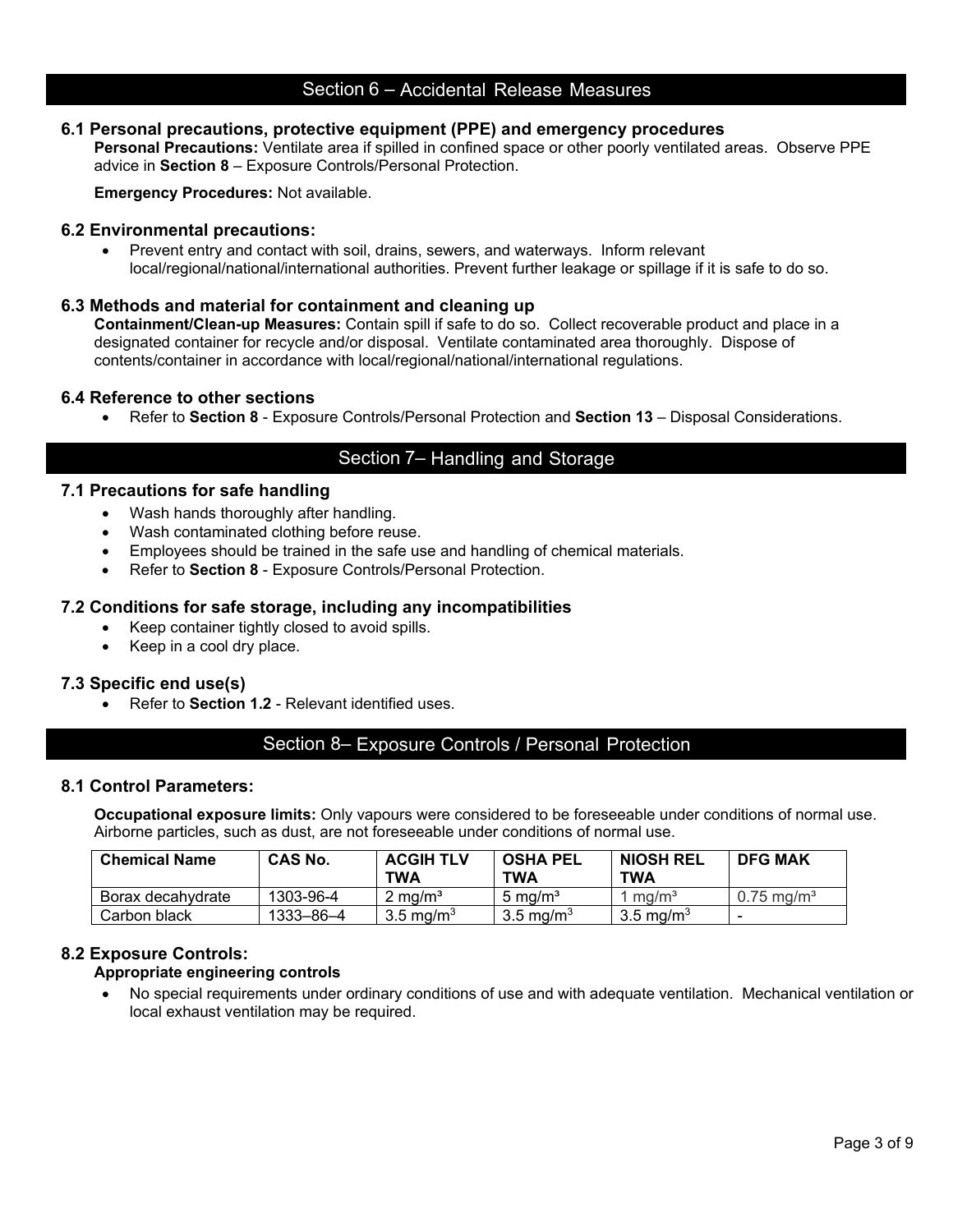# **8.3 Personal Protective Equipment**

Note: Consider the concentration and amount of product at the workplace when selecting PPE. Use protective equipment as required.

| <b>Respiratory:</b>                                  | Under normal conditions of use, respirator is not usually required. Use appropriate respiratory<br>protection if exposure to dust particles, mist or vapors is likely. Consult with an industrial<br>hygienist to determine the appropriate respiratory protection for your specific use of this material.<br>A respiratory protection program compliant with all applicable regulations must be followed<br>whenever workplace conditions require the use of a respirator. |
|------------------------------------------------------|-----------------------------------------------------------------------------------------------------------------------------------------------------------------------------------------------------------------------------------------------------------------------------------------------------------------------------------------------------------------------------------------------------------------------------------------------------------------------------|
| Eyes/Face:                                           | If contact is likely, safety glasses with side shields are recommended.                                                                                                                                                                                                                                                                                                                                                                                                     |
| Hands:                                               | Use good industrial hygiene practices to avoid skin contact. If contact with the material may<br>occur, wear chemically protective gloves.                                                                                                                                                                                                                                                                                                                                  |
| Body/Skin:                                           | Gloves, coveralls, apron, boots as necessary to minimize contact. Do not wear rings, watches or<br>similar apparel that could entrap the material.                                                                                                                                                                                                                                                                                                                          |
| <b>Thermal Hazards:</b>                              | None known.                                                                                                                                                                                                                                                                                                                                                                                                                                                                 |
| Environmental<br><b>Exposure</b><br><b>Controls:</b> | Not available.                                                                                                                                                                                                                                                                                                                                                                                                                                                              |
| <b>Hygiene</b><br>measures:                          | Observe good industrial hygiene practices. Avoid contact with skin. Contaminated work clothing<br>should not be allowed out of the workplace and should be washed before reuse. When using the<br>product do not eat, drink or smoke.                                                                                                                                                                                                                                       |

# Section 9 – Physical and Chemical Properties

# **9.1 Information on basic physical and chemical properties**

Note: The data below are typical values and do not constitute a specification.

| Appearance:                          |               |                                   |               |
|--------------------------------------|---------------|-----------------------------------|---------------|
| <b>Physical state:</b>               | Liquid        | <b>Partition Coefficient</b>      |               |
| Colour:                              | <b>Black</b>  | n-octanol/water:                  | Not available |
| <b>Odour/Odour threshold:</b>        | Not available | Auto-ignition temperature:        | Not available |
| pH (as supplied):                    | $8 - 9$       | <b>Decomposition temperature:</b> | Not available |
| <b>Melting/freezing point:</b>       | Not available | <b>Dynamic viscosity:</b>         | Not available |
| <b>Boiling point/range:</b>          | Not available | <b>Molecular weight:</b>          | Not available |
| Flash point:                         | Not available | Taste:                            | Not available |
| <b>Evaporation rate:</b>             | Not available | <b>Explosive properties:</b>      | Not available |
| <b>Flammability:</b>                 | Not available | <b>Oxidizing properties:</b>      | Not available |
| <b>Upper/lower explosive limits:</b> | Not available | <b>Surface tension:</b>           | Not available |
| Vapor pressure:                      | Not available | <b>Volatile component:</b>        | Not available |
| <b>Water solubility:</b>             | Not available | Gas group:                        | Not available |
| Vapor density $(Air = 1)$ :          | Not available | pH (as solution):                 | Not available |
| Specific gravity (Water = 1):        | 1.07          | VOC:                              | Not available |
| <b>Relative density:</b>             | Not available | Particle size range:              | Not available |

#### **9.2 Other information**

• No further data available.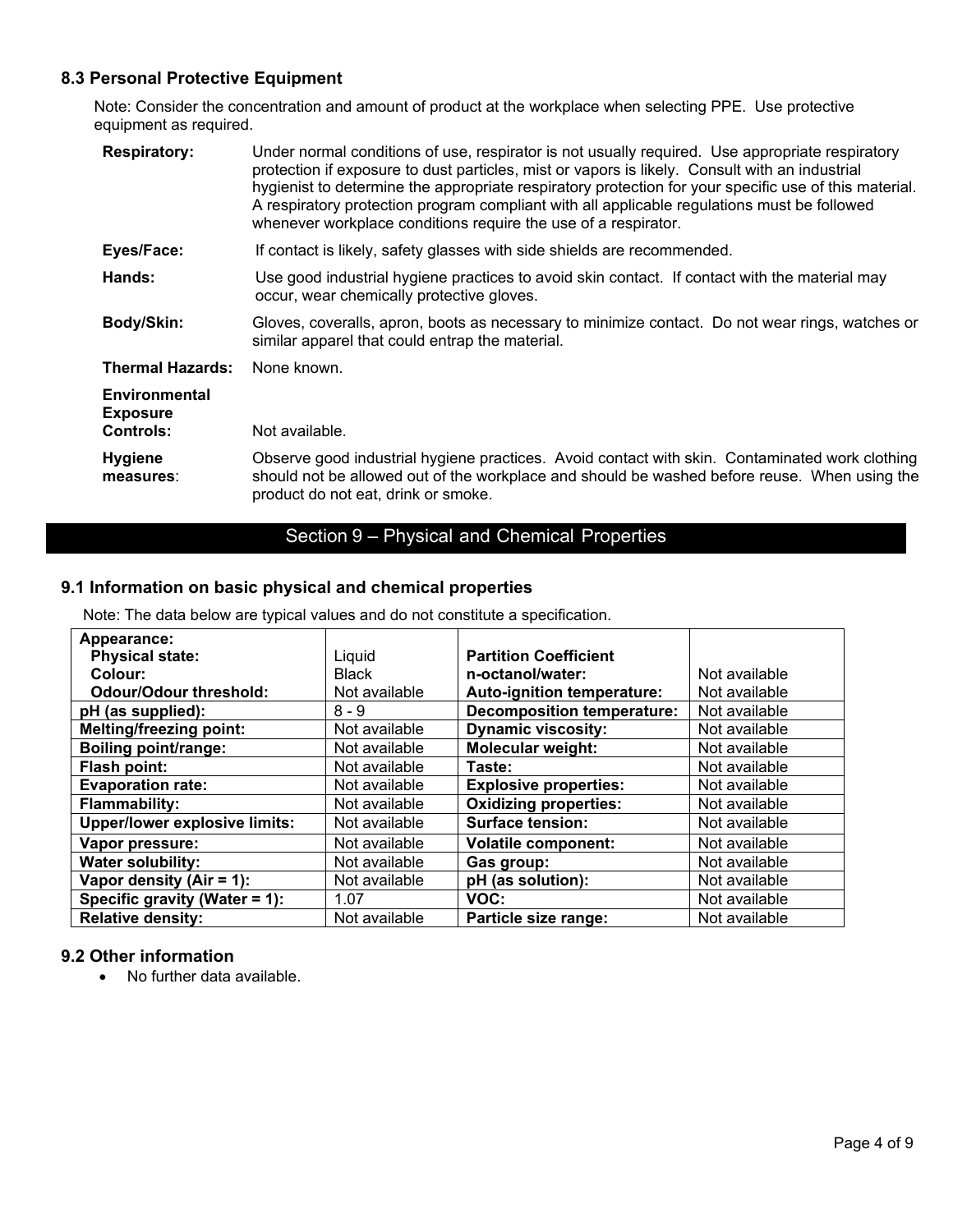# Section 10 – Stability and Reactivity

#### **10.1 Reactivity**

• This material is not considered to be reactive under normal handling and storage conditions.

#### **10.2 Chemical stability**

• This material is considered stable under normal handling and storage conditions.

#### **10.3 Possibility of hazardous reactions**

• Not expected to occur under normal handling and storage conditions.

#### **10.4 Conditions to avoid**

- Exposure to high temperatures
- Strong acids
- Strong bases
- Strong oxidisers

#### **10.5 Incompatible materials**

- Strong acids
- Strong bases
- Strong oxidisers
- Strong reducing agents.

#### **10.6 Hazardous decomposition products**

• Thermal decomposition or combustion may generate smoke, carbon monoxide, carbon dioxide, and other products of incomplete combustion. Irritating and toxic substances may be emitted upon combustion, burning, or decomposition of dry solids.

# Section 11 – Toxicological Information

#### **Likely routes of exposure:** Skin contact.

**Potential signs and symptoms:** None expected under conditions of normal use.

| <b>Acute oral toxicity:</b>               | The product is practically non-toxic based on available animal and human use<br>data. $ATE > 2000$ mg/kg                                   |
|-------------------------------------------|--------------------------------------------------------------------------------------------------------------------------------------------|
| <b>Acute dermal toxicity:</b>             | The product is practically non-toxic based on available animal and human use<br>data. ATE >2000 mg/kg                                      |
| <b>Acute inhalation toxicity:</b>         | The product is practically nontoxic based on available animal and human use<br>data.                                                       |
| <b>Skin corrosion/irritation:</b>         | The components >1% of this product are not skin irritants based on human<br>and/or animal studies.                                         |
| Serious eye damage/irritation:            | The components of this product >1% are not eye irritants based on human<br>and/or animal studies.                                          |
| <b>Respiratory or skin sensitization:</b> | The components in this product >0.1% are not sensitizing to the skin based on<br>human and/or animal studies.                              |
| <b>Mutagenicity:</b>                      | The components in the product >0.1% are not mutagenic based on animal<br>studies or no data identified for the components in this product. |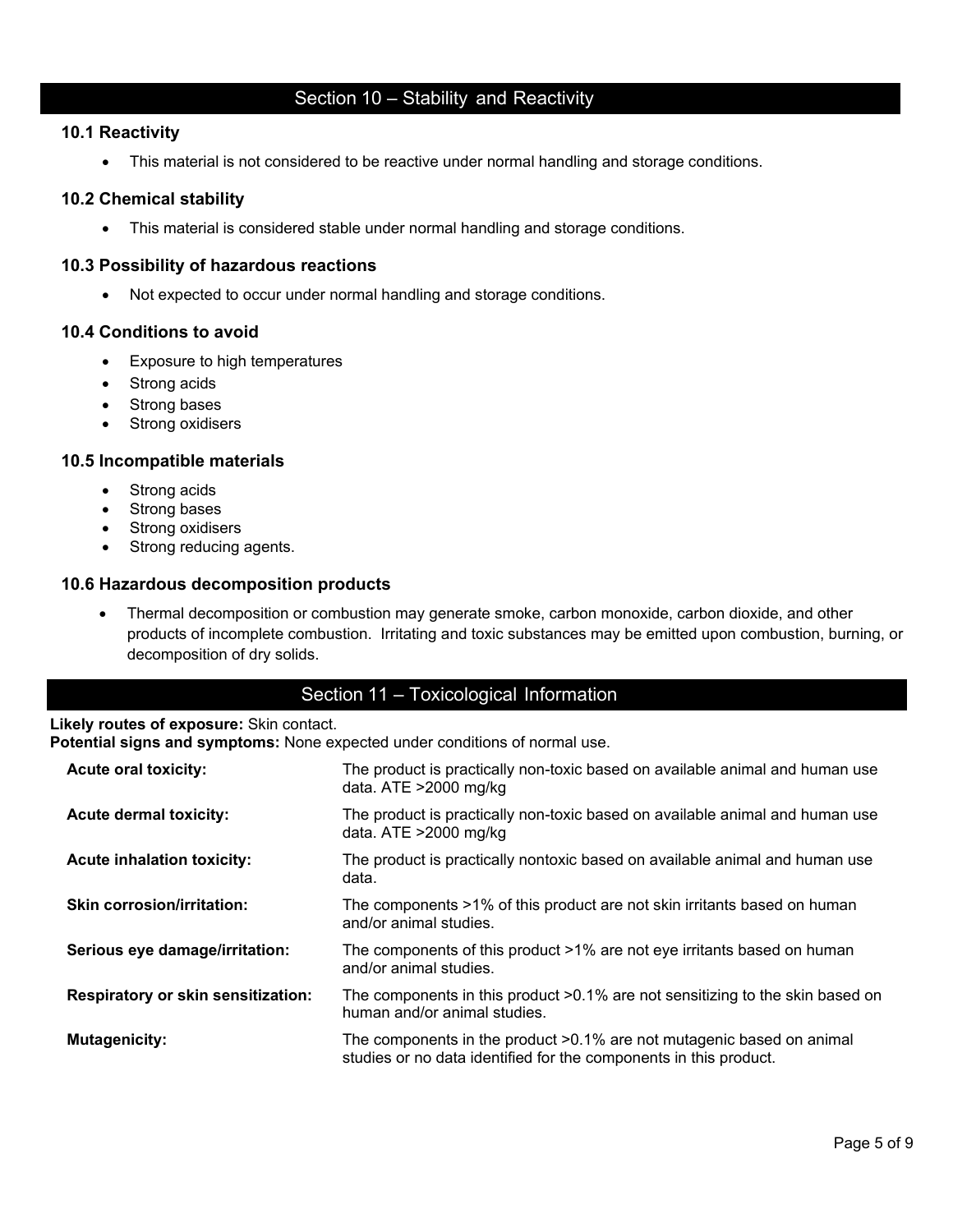| <b>Carcinogenicity:</b>                                | Respirable carbon black (CAS No. 1333-86-4) (airborne, unbound particles of<br>respirable size) is listed in Group 2B by IARC. Carbon black is also listed as a<br>carcinogen by ACGIH. The other components in the product >0.1% are not<br>carcinogenic based on animal studies or no data identified for the components in<br>this product. |
|--------------------------------------------------------|------------------------------------------------------------------------------------------------------------------------------------------------------------------------------------------------------------------------------------------------------------------------------------------------------------------------------------------------|
| <b>Reproductive Toxicity:</b>                          | Borax decahydrate (CAS No. 1303-96-4) is classified for reproductive toxicity.<br>The other components in the product >0.1% are not reproductive toxicants based<br>on animal studies or no data identified for the components in this product.                                                                                                |
| Specific target organ toxicity<br>(single exposure):   | The components in the product $>1\%$ are not specific target organ toxicity (single<br>exposure) toxicants based on animal studies or no data identified for the<br>components in this product.                                                                                                                                                |
| Specific target organ toxicity<br>(repeated exposure): | The components in the product >1% are not specific target organ toxicity<br>(repeated exposure) toxicants based on animal studies or no data identified for<br>the components in this product.                                                                                                                                                 |
| <b>Aspiration hazard:</b>                              | The components in the product >1% are not aspiration hazards based on animal<br>studies or no data identified for the components in this product.                                                                                                                                                                                              |

# Section 12 – Ecological Information

#### **12.1 Toxicity**

• This product is not expected to be harmful or toxic to aquatic life.

### **12.2 Persistence and degradability**

• No data available for the other components of the product.

### **12.3 Bioaccumulative potential**

• No data available.

#### **12.4 Mobility in Soil**

• No data available.

### **12.5 Results of PBT and vPvB assessment**

• No data available.

#### **12.6 Other adverse effects**

• No further data available.

# Section 13 – Disposal Considerations

#### **13.1 Waste treatment methods**

**Preparing wastes for disposal:** Use product for its intended purpose or recycle if possible. Dispose of waste in accordance with local, regional, national, and/or international regulations. The empty container has residues which may exhibit hazards of the product.

**Contaminated Packaging:** Container packaging is not expected to exhibit hazards.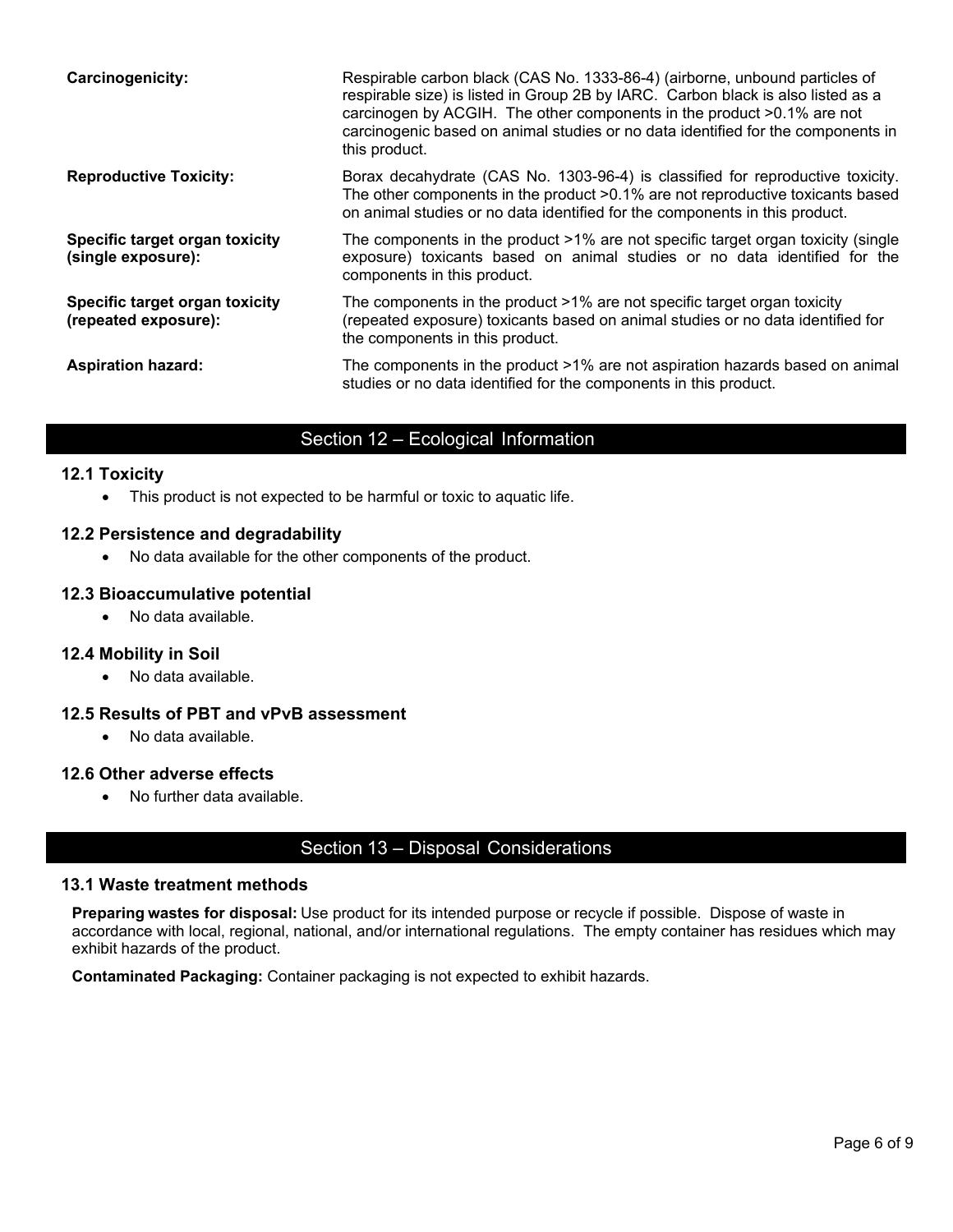# Section 14 – Transport Information

Note: This product is not regulated as dangerous goods for transport.

| 14.1 UN number                                                                   | Not applicable |
|----------------------------------------------------------------------------------|----------------|
| 14.2 UN proper shipping name                                                     | Not applicable |
| 14.3 Transport hazard class(es):                                                 | Not applicable |
| 14.4 Packing group                                                               | Not applicable |
| <b>14.5 Environmental hazards</b>                                                | None           |
| 14.6 Special precautions for user                                                | None           |
| 14.7 Transport in bulk according to Annex<br>Il of MARPOL 73/78 and the IBC Code | Not applicable |

# Section 15 – Regulatory Information

#### **15.1 Safety, health and environmental regulations/legislation specific for the substance or mixture**

#### **United States**

*Federal Regulations:*

#### **Comprehensive Environmental Response and Liability Act of 1980 (CERCLA):**

**Clean Water Act (CWA):** No components in this product are listed as toxic pollutants.

**Clean Air Act (CAA):** Propylene oxide (CAS No. 75-56-9) and ethylene oxide (CAS No. 75-21-8) are listed by the CAA, each with a threshold quantity of 10,000 lbs. Formaldehyde (CAS No. 50-00-0) is listed by the CAA with a threshold quantity of 15,000 lbs. No other components in this product are listed under the CAA.

#### **Superfund Amendments and Reauthorization Act (SARA) Title III Information:**

**SARA 302 Components:** Formaldehyde (CAS No. 50-00-0) has a reporting quantity of 500 lbs in accordance with S.302. Ethylene oxide (CAS No. 75-21-8) has a reporting quantity of 1,000 lbs in accordance with S.302. Propylene oxide (CAS No. 75-56-9) has a reporting quantity of 10,000 lbs in accordance with S.302. No other components in this product are subject to reporting requirements of S.302.

**SARA 304 Emergency Release Notification:** Propylene oxide (CAS No. 75-56-9) and formaldehyde (CAS No. 50-00-0) have a reporting quantity of 100 lbs in accordance with S.304. Ethylene oxide (CAS No. 75-21-8) has a reporting quantity of 10 lbs in accordance with S.304. No other components in this product are subject to reporting requirements of S.304. **SARA 311/312 Hazards:** None.

**SARA 313 Components:** Propylene oxide (CAS No. 75-56-9), ethylene oxide (CAS No. 75-21-8), formaldehyde (CAS No. 50-00-0), ethyl acrylate (CAS No. 140-88-5), and styrene (CAS No. 100-42-5) are subject to reporting requirements of S.313. No other components in this product are subject to reporting requirements of S.313.

**Toxic Substances Control Act (TSCA):** Methanol, (1H,3H,5H-oxazolo[3,4-c]oxazol-7a(7H)-ylmethoxy)- (CAS No. 59720-42-2) and 5-hydroxypoly (methyleneoxy (74% C2, 21% C3, 4% C4, 1% C5) methyl-1-aza-3, 7-dioxabicyclo- (3.3.0) octane (CAS No. 56709-13-8) are not listed on the non-confidential TSCA inventory. All other components are listed on the non-confidential TSCA inventory or are exempt.

#### *State Regulations:*

**California Candidate Chemicals List:** Carbon black (CAS No. 1333-86-4), propylene oxide (CAS No. 75-56-9), ethylene oxide (CAS No. 75-21-8), formaldehyde (gas) (CAS No. 50-00-0), ethyl acrylate (CAS No. 140-88-5), styrene (CAS No. 100-42-5), and 2-phenylpropene (CAS No. 98-83-9) are listed on California's Candidate Chemicals List. **California Proposition 65 List:** Propylene oxide (CAS No. 75-56-9), ethylene oxide (CAS No. 75-21-8), formaldehyde (gas) (CAS No. 50-00-0), ethyl acrylate (CAS No. 140-88-5), styrene (CAS No. 100-42-5), and 2-phenylpropene (CAS No. 98-83-9) are listed on the Proposition 65 List. A screening assessment indicates that the trace levels of these constituents are not expected to be a cause for concern or require warnings as per California Proposition 65. Carbon black (CAS No. 1333-86-4) is also listed on the Proposition 65 List; however, given the nature and physical form of the product (*i.e.*, liquid ink), airborne respirable particles would not likely be released from the product and therefore the listed form of carbon black is not relevant for the product. No other components in this product are listed on the Proposition 65 List.

**Maine List of Chemicals of High Concern:** Given the product is not considered to be a toy and is not intended for use by children, the List of Chemicals of High Concern is not applicable to the product.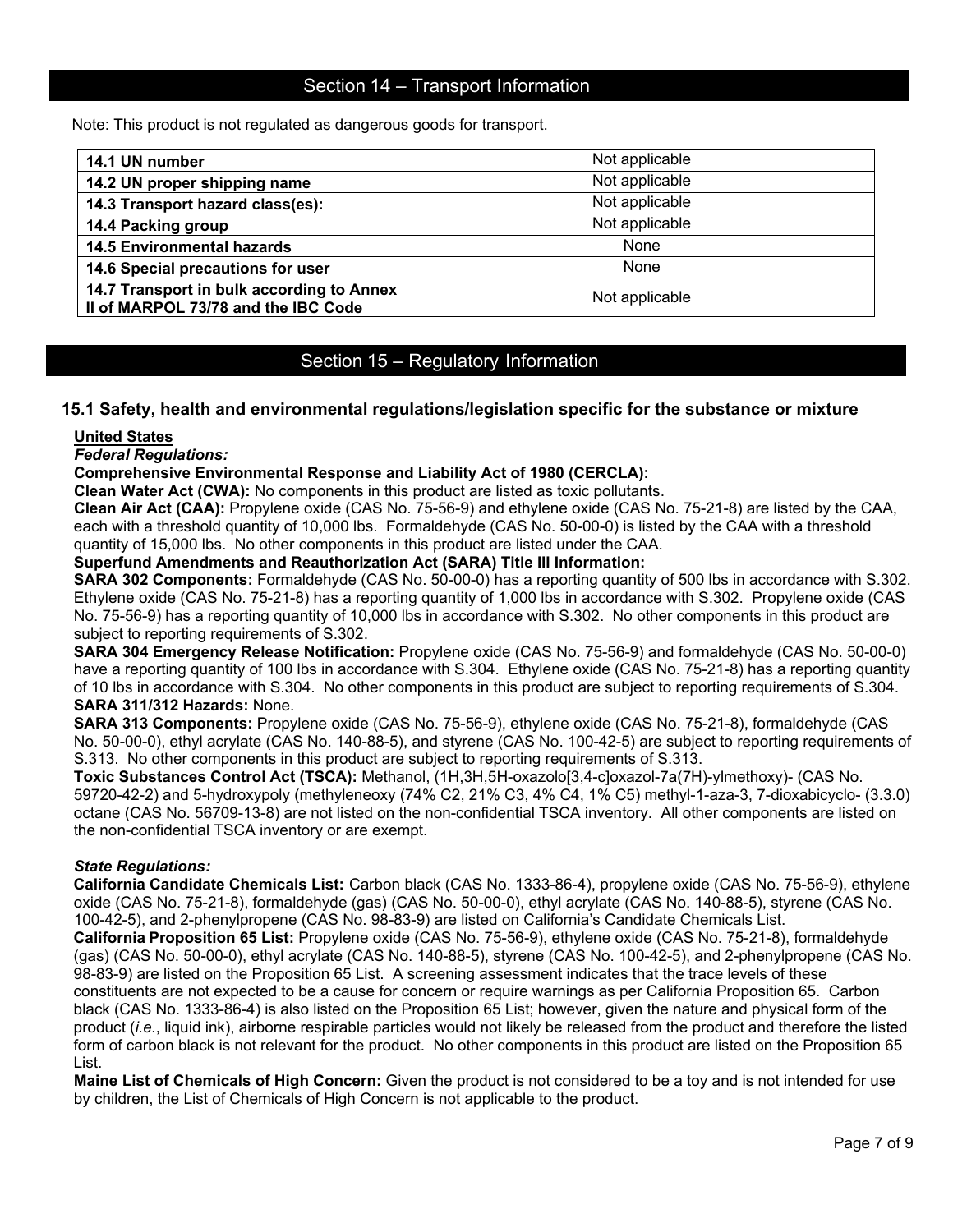**Massachusetts Toxic or Hazardous Substance List:** Formaldehyde (CAS No. 50-00-0) is listed on the Toxic or Hazardous Substance List. No other components in this product are listed on the Toxic or Hazardous Substance List. **Minnesota Chemicals of High Concern List and Priority List:** Carbon black (CAS No. 1333-86-4), propylene oxide (CAS No. 75-56-9), ethylene oxide (CAS No. 75-21-8), formaldehyde (CAS No. 50-00-0), ethyl acrylate (CAS No. 140-88- 5), styrene (CAS No. 100-42-5), and 2-phenylpropene (CAS No. 98-83-9) are listed on the Chemicals of High Concern and Priority list. No other components in this product are listed on the Chemicals of High Concern and Priority list. **New Jersey Right to Know Hazardous Substance List:** Ammonium hydroxide (CAS No. 1336-21-6),

dimethylethanolamine (CAS No. 108-01-0), carbon black (CAS No. 1333-86-4), propylene oxide (CAS No. 75-56-9), ethylene oxide (CAS No. 75-21-8), formaldehyde (gas) (CAS No. 50-00-0), ethyl acrylate (CAS No. 140-88-5), styrene (CAS No. 100-42-5), and 2-phenylpropene (CAS No. 98-83-9) are listed on the Right to Know Hazardous Substance List. No other components in this product are listed on the Right to Know Hazardous Substance List.

**Pennsylvania Hazardous Substance List:** Ammonium hydroxide (CAS No. 1336-21-6), borax decahydrate (CAS No. 1303-96-4) dimethylethanolamine (CAS No. 108-01-0), carbon black (CAS No. 1333-86-4), propylene oxide (CAS No. 75- 56-9), ethylene oxide (CAS No. 75-21-8), formaldehyde (gas) (CAS No. 50-00-0), ethyl acrylate (CAS No. 140-88-5), and styrene (CAS No. 100-42-5) are listed on the Hazardous Substance List. No other components in this product are listed on the Hazardous Substance List.

**Vermont Chemicals of High Concern to Children:** Given the product is not considered to be a toy and is not intended for use by children, the Chemicals of High Concern to Children list is not applicable to the product.

**Washington Chemicals of High Concern to Children:** Given the product is not considered to be a toy and is not intended for use by children, the Chemicals of High Concern to Children list is not applicable to the product.

#### **International:**

**IARC:** Ethylene oxide (CAS No. 75-21-8) and formaldehyde (CAS No. 50-00-0) are listed as Group 1, carcinogenic to humans. Styrene (CAS No.100-42-5) is listed as Group 2A, probably carcinogenic to humans. Carbon black (CAS No. 1333-86-4), propylene oxide (CAS No. 75-56-9), ethyl acrylate (CAS No. 140-88-5), and 2-phenylpropene (CAS No. 98- 83-9) are listed as Group 2B, possibly carcinogenic to humans. No other components in this product are classified with respect to carcinogenicity.

#### **15.2 Chemical Safety Assessment**

- None available for the components in this product.
- Note: The information that was used to confirm the compliance status of this product may deviate from the chemical information shown in **Section 3**.

# Section 16 – Other Information

#### **List of acronyms and abbreviations:**

| ACGIH: American conference of Governmental Hygenists | NIOSH: National Institute for Occupational Safety & Health |
|------------------------------------------------------|------------------------------------------------------------|
| <b>ATE: Acute Toxicity Estimate</b>                  | OSHA: Occupational Safety and Health Administration        |
| CAA: Clean Air Act                                   | PBT: Persistent, Bioaccumulative and Toxic                 |
| <b>CAS: Chemical Abstract Service Number</b>         | PEL: Permissible Exposure Level                            |
| CERCLA: Comprehensive Environmental Response and     | PPE: Personal Protective Equipment                         |
| <b>Liability Act</b>                                 |                                                            |
| <b>CWA: Clean Water Act</b>                          | REACH: Registration, Evaluation, Authorisation and         |
|                                                      | <b>Restriction of Chemicals</b>                            |
| DFG MAK: Deutsche Forschungsgemeinschaf Maximale     | REL: Recommended exposure level                            |
| Arbeitsplatz-Konzentration                           |                                                            |
| EC: European Commission                              | SARA: Superfund Amendment and Reauthorization Act          |
| <b>ECHA: European Chemicals Agency</b>               | <b>SDS: Safety Data Sheet</b>                              |
| <b>GHS: Global Harmonized System</b>                 | TLV: Threshold limit value                                 |
| HEPA: High Efficiency Particulate Air                | <b>TSCA: Toxic Substances Control Act</b>                  |
| IARC: International Agency for Research on Cancer    | TWA: Time-weighted average                                 |
| <b>IBC: International Bulk Chemical</b>              | <b>UN: United Nations</b>                                  |
| <b>MARPOL: Maritime Pollution</b>                    | vPvB: very Persistent, very Bioaccumulative                |